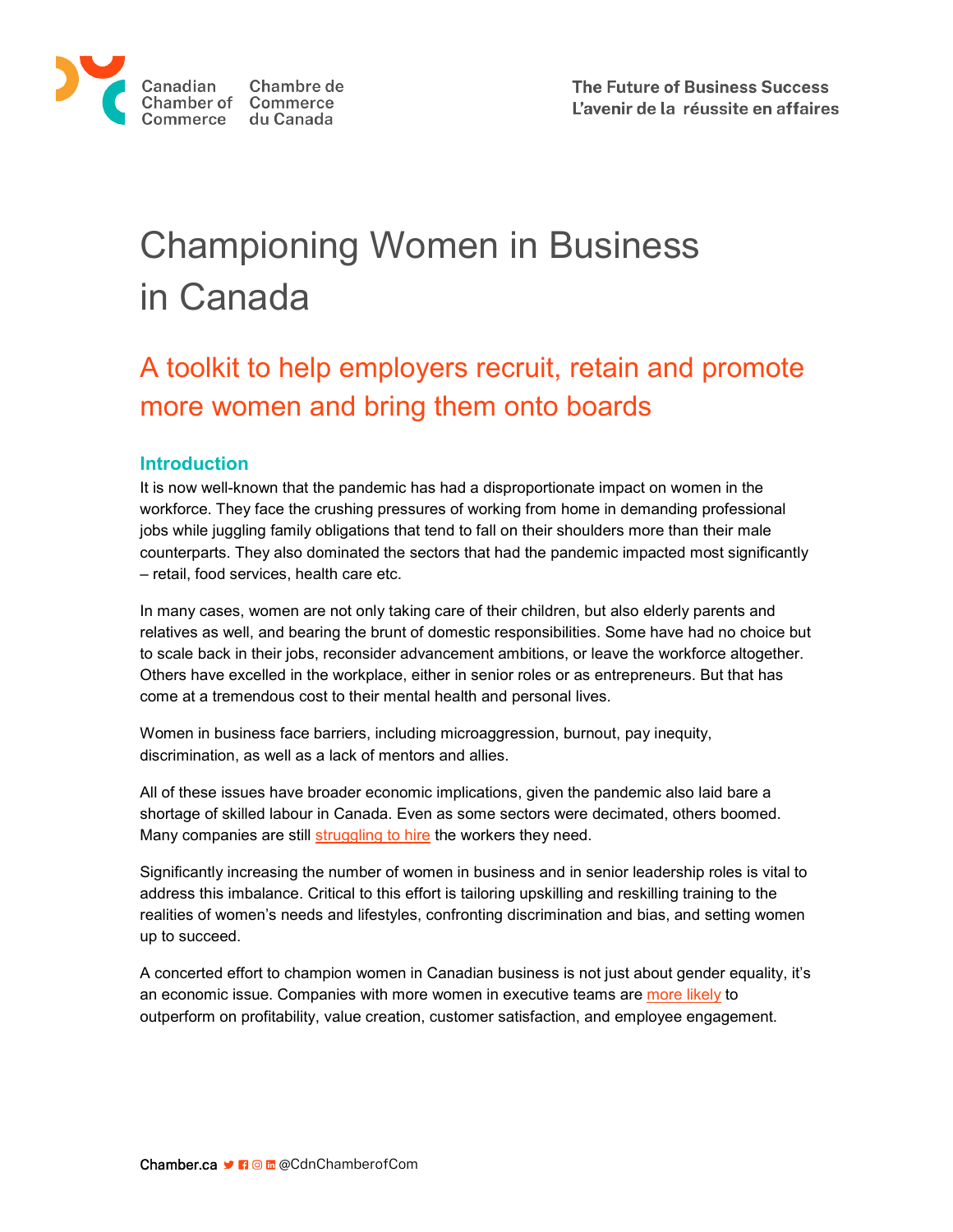

When women reach their full potential in the workplace, the whole economy grows and all Canadians reap the benefits. This playbook toolkit contains practical steps to help employers recruit, retain and promote more women into leadership positions and onto boards.

## **Acknowledgement**

We'd like to thank Compass Rose for their collaboration on this effort.

## **Issues: State of Women in Business in 2022**

- Employment losses by women have [started to rebound](https://www150.statcan.gc.ca/n1/daily-quotidien/211105/dq211105a-eng.htm) from earlier in the pandemic. However, a "**leaky talent pipeline" means women remain** [significantly](https://www.mckinsey.com/featured-insights/gender-equality/the-present-and-future-of-women-at-work-in-canada)  [underrepresented](https://www.mckinsey.com/featured-insights/gender-equality/the-present-and-future-of-women-at-work-in-canada) higher on the corporate ladder.
- While there has been progress in boosting the number of women in top positions in corporate Canada, they still only make up about [18%](https://www.catalyst.org/wp-content/uploads/2020/03/Women-in-Leadership_SP_TSXCompanies_report_English-Final-1.pdf) of executive teams. Barriers preventing women from reaching the C-suite and boards include **a limited candidate pool,** a **lack of recognition** of women leaders and a **lack of diversity-driven recruitment**.
- [Racialized women](https://canadianprosperityproject.ca/data-tracking) held 6.4% of board seats held by women, 7.4% of female executive officer roles, and 11.5% of female roles in the pipeline to the executive officer level. One factor affecting the career progression of racialized women is [microaggression](https://leanin.org/women-in-the-workplace-report-2018/everyday-discrimination-microaggressions) — insults, comments or gestures charged with sexism and racism.
- Women are more likely than men to be **discouraged by detailed job descriptions.** An often-cited statistic is that women [only apply](https://hbr.org/2014/08/why-women-dont-apply-for-jobs-unless-theyre-100-qualified) if they think they meet 100% of the qualifications, while men will apply even if they only meet 60%.
- Women make up [approximately](https://thoughtleadership.rbc.com/covid-further-clouded-the-outlook-for-canadian-women-at-risk-of-disruption/) 45% of all entry-level employees but only 25% of vicepresidents and 15% of CEOs. **Only three women are promoted to manager for every four men**. When it comes to advancing from director to vice-president roles, men advance at triple the rate of women.
- Caregiving realities of the pandemic have had an impact on retention and promotion of women. **Working mothers have consistently put in [fewer weekly hours](https://www150.statcan.gc.ca/n1/daily-quotidien/211008/cg-a002-eng.htm)** at the office than fathers. In the first year of the pandemic, [12 times as many](https://thoughtleadership.rbc.com/covid-further-clouded-the-outlook-for-canadian-women-at-risk-of-disruption/) mothers as fathers left jobs to care for toddlers or school-aged children.
- Despite facing stress and burnout, **many women have excelled and persevered in the business world** — taking on extra work, launching new companies, and stepping up to support their teams in advancing diversity, equity and inclusion efforts. However, this work is often **not financially recognized** even though it [drives better outcomes](https://www.mckinsey.com/featured-insights/diversity-and-inclusion/women-in-the-workplace) for all employees.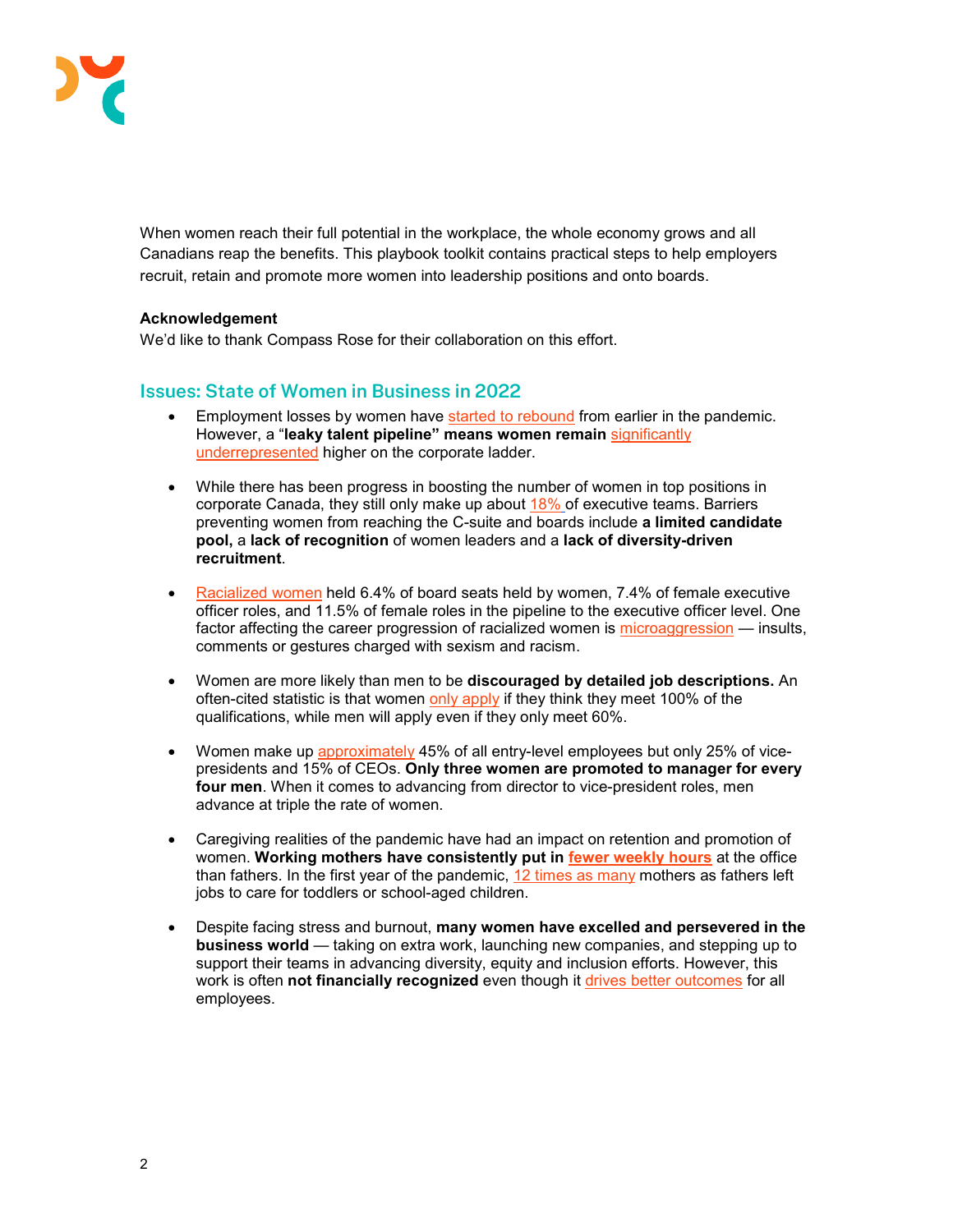

- Even at the most senior levels, women face **barriers to reaching a level playing field** with men due to male-centric norms around leadership, which are behaviors and roles typically associated with male leaders. While representation of women on the boards of Canadian companies is [slowly increasing,](https://www.osler.com/en/resources/governance/2020/report-2020-diversity-disclosure-practices-diversity-and-leadership-at-canadian-public-companies) they still only hold **21.5% of all board seats** among TSX-listed companies.
- Addressing gender equality will pay dividends in the broader national economy. If steps are taken to level the playing field for women, Canada [could](https://www.mckinsey.com/featured-insights/gender-equality/the-power-of-parity-advancing-womens-equality-in-canada) **[add](https://www.mckinsey.com/featured-insights/gender-equality/the-power-of-parity-advancing-womens-equality-in-canada) \$150 billion in incremental GDP in 2026** or see a 0.6% increase of annual GDP growth.

## **Practical steps to help employers recruit, retain, and promote more women and bring them onto boards**

There are four main areas to supporting women in the workplace and setting them up to succeed. The following table provides suggestions that companies of all sizes in Canada can adapt to their unique culture and circumstances, as well as resources to help you get started. It doesn't matter where or how you start, the important thing is to start!

|                | <b>Actions</b>                                                                                                                                                                                                                                                                                               | <b>Implementation resources</b>                                                                                                                                                                        |  |  |
|----------------|--------------------------------------------------------------------------------------------------------------------------------------------------------------------------------------------------------------------------------------------------------------------------------------------------------------|--------------------------------------------------------------------------------------------------------------------------------------------------------------------------------------------------------|--|--|
|                |                                                                                                                                                                                                                                                                                                              |                                                                                                                                                                                                        |  |  |
| <b>RECRUIT</b> | <b>Expand candidate pools</b><br>$\circ$<br>by supporting internal<br>mobility, going beyond your<br>typical recruiting channels,<br>and reviewing your benefits<br>package to ensure it<br>reflects the needs of<br>women.                                                                                  | Tips for recruiting more<br>$\circ$<br>women to your company.<br>How mentorship can help<br>$\circ$<br>businesses fill labour gaps.<br>Learn how to recognize and<br>$\circ$<br>address implicit bias. |  |  |
|                | <b>Examine job descriptions</b><br>$\circ$<br>to ensure they don't<br>inadvertently discourage<br>women from applying.<br>Provide "train-to-hire"<br>$\circ$<br>options for women to give<br>them on-the-job experience<br>that will propel them into<br>jobs they currently consider<br>out of their reach. | Leverage <b>tools</b> for<br>$\circ$<br>interrupting bias in hiring.<br><b>Actionable tips for building</b><br>$\circ$<br>a diverse candidate pool.                                                    |  |  |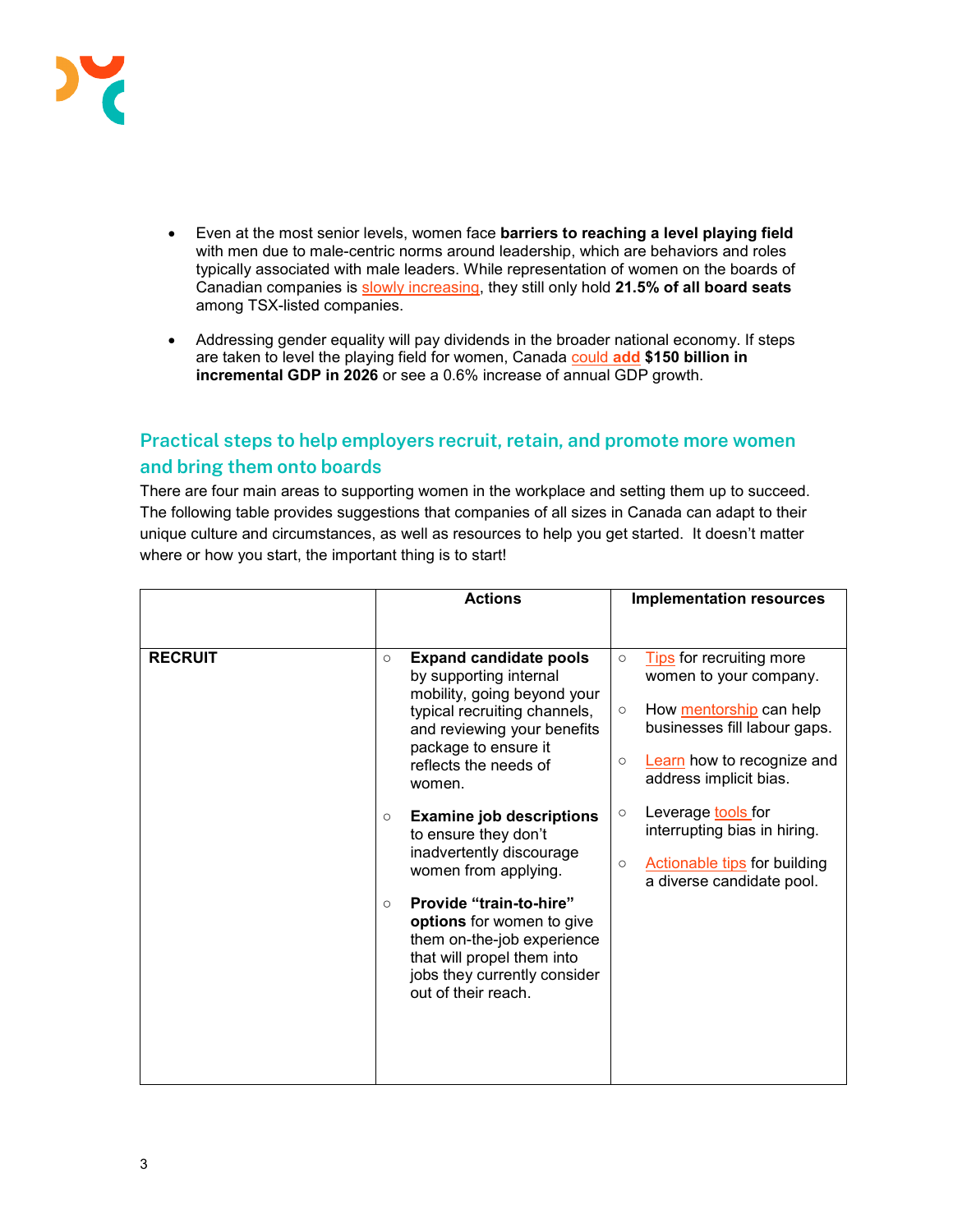|               | $\circ$<br>$\circ$<br>$\circ$                       | Improve human<br>resources policies to<br>ensure women have the<br>supports they need to<br>succeed, such as flexible<br>work arrangements, anti-<br>harassment policies,<br>parental leave, and mental<br>health first aid training.<br>Implement bias training to<br>help understand how even<br>implicit bias can play a role<br>in excluding women from<br>hiring and promotion.<br>Track hiring outcomes to<br>ensure diversity, equity and<br>inclusion in your workplace.                                                                              |                                                                           |                                                                                                                                                                                                                                                                                                                                                                                                                                                                                                |
|---------------|-----------------------------------------------------|---------------------------------------------------------------------------------------------------------------------------------------------------------------------------------------------------------------------------------------------------------------------------------------------------------------------------------------------------------------------------------------------------------------------------------------------------------------------------------------------------------------------------------------------------------------|---------------------------------------------------------------------------|------------------------------------------------------------------------------------------------------------------------------------------------------------------------------------------------------------------------------------------------------------------------------------------------------------------------------------------------------------------------------------------------------------------------------------------------------------------------------------------------|
| <b>RETAIN</b> | $\circ$<br>$\circ$<br>$\circ$<br>$\circ$<br>$\circ$ | Strive for equal pay in<br>your workplace by annually<br>re-grading jobs.<br>Provide<br>training/upskilling<br>resources to ensure<br>professional development<br>for women who want to<br>move up the ladder.<br><b>Promote mentorship</b><br>within your team to help fill<br>gaps and develop skill sets.<br>Create hybrid/back to<br>office policies that focus on<br>diversity, equity and<br>inclusion (DEI).<br>Allow flexibility for child<br>care support so mothers<br>don't have to choose<br>between their families and<br>getting ahead at work. | $\circ$<br>$\circ$<br>$\circ$<br>$\circ$<br>$\circ$<br>$\circ$<br>$\circ$ | How to craft a hybrid work<br>schedule: templates, tools<br>and tips.<br>Tips for getting allyship<br>right in the workforce.<br><b>Examples</b> of what being an<br>ally at work really looks<br>like.<br><b>DEI policy template and</b><br><b>DEI playbook</b><br>Change together<br>guidebook to help<br>companies be more<br>inclusive and productive.<br><b>Examples of human</b><br>resource policies that help<br>women to thrive.<br><b>Fostering a mentally</b><br>healthy workplace. |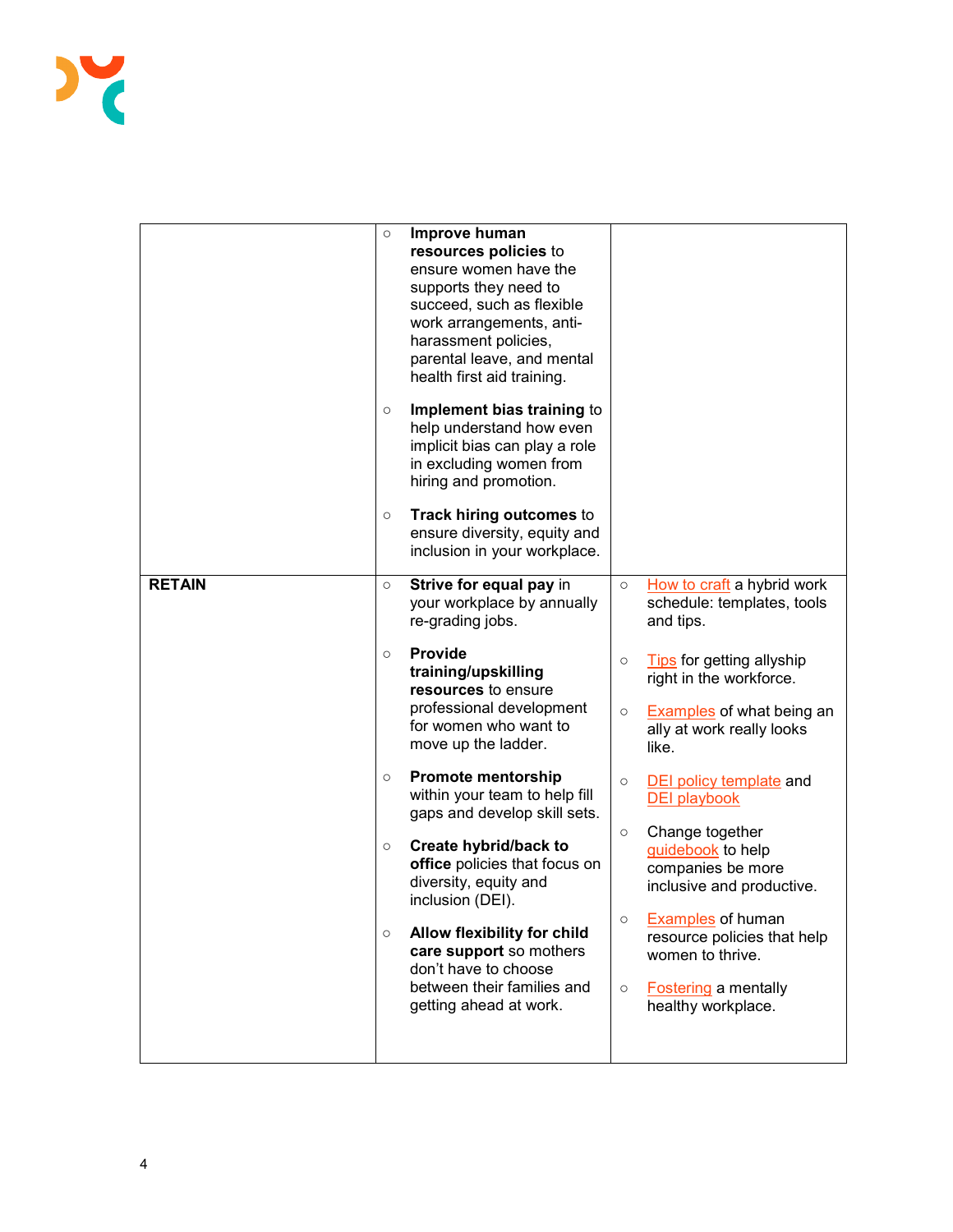|                | $\circ$<br>$\circ$ | <b>Create an internal</b><br>awareness campaign<br>which highlights the<br>barriers women face in the<br>workplace<br><b>Provide DEI training to</b><br>build allyship and<br>communicate expectations<br>for employees on what<br>constitutes an inclusive<br>culture.                                                                  | $\circ$<br>$\circ$                          | <b>How Employers Can Help</b><br>Women Who Are Returning<br>To Work.<br>Toolkit to implement the<br>National Standard of<br>Canada for Psychological<br>Health and Safety in the<br>Workplace (free online<br>training).                                              |
|----------------|--------------------|------------------------------------------------------------------------------------------------------------------------------------------------------------------------------------------------------------------------------------------------------------------------------------------------------------------------------------------|---------------------------------------------|-----------------------------------------------------------------------------------------------------------------------------------------------------------------------------------------------------------------------------------------------------------------------|
|                | $\circ$            | Include DEI/well-being<br>support in the job<br>descriptions for<br>managers so they are<br>aware of their role in<br>creating an inclusive<br>workplace                                                                                                                                                                                 |                                             |                                                                                                                                                                                                                                                                       |
|                | $\circ$            | <b>Implement human</b><br>resources policies to<br>eliminate discrimination.                                                                                                                                                                                                                                                             |                                             |                                                                                                                                                                                                                                                                       |
|                | $\circ$            | Support employee mental<br>health and address<br>burnout which is<br>particularly pervasive<br>among parents.                                                                                                                                                                                                                            |                                             |                                                                                                                                                                                                                                                                       |
| <b>PROMOTE</b> | $\circ$<br>$\circ$ | <b>Create bias training for</b><br>performance reviews to<br>ensure equitable promotion<br>to manager positions and<br>address the "broken rung"<br>phenomenon - where<br>women fall off the corporate<br>ladder the higher up they<br>go.<br><b>Track promotion</b><br>outcomes to see how<br>women are advancing in<br>your workplace. | $\circ$<br>$\circ$<br>$\bigcirc$<br>$\circ$ | <b>Tips</b> for supporting<br>effective career path<br>planning and development.<br>Ways to encourage women<br>to chart their career paths.<br><b>Strategies</b> for empowering<br>female employees.<br>List of networks for women<br>entrepreneurs across<br>Canada. |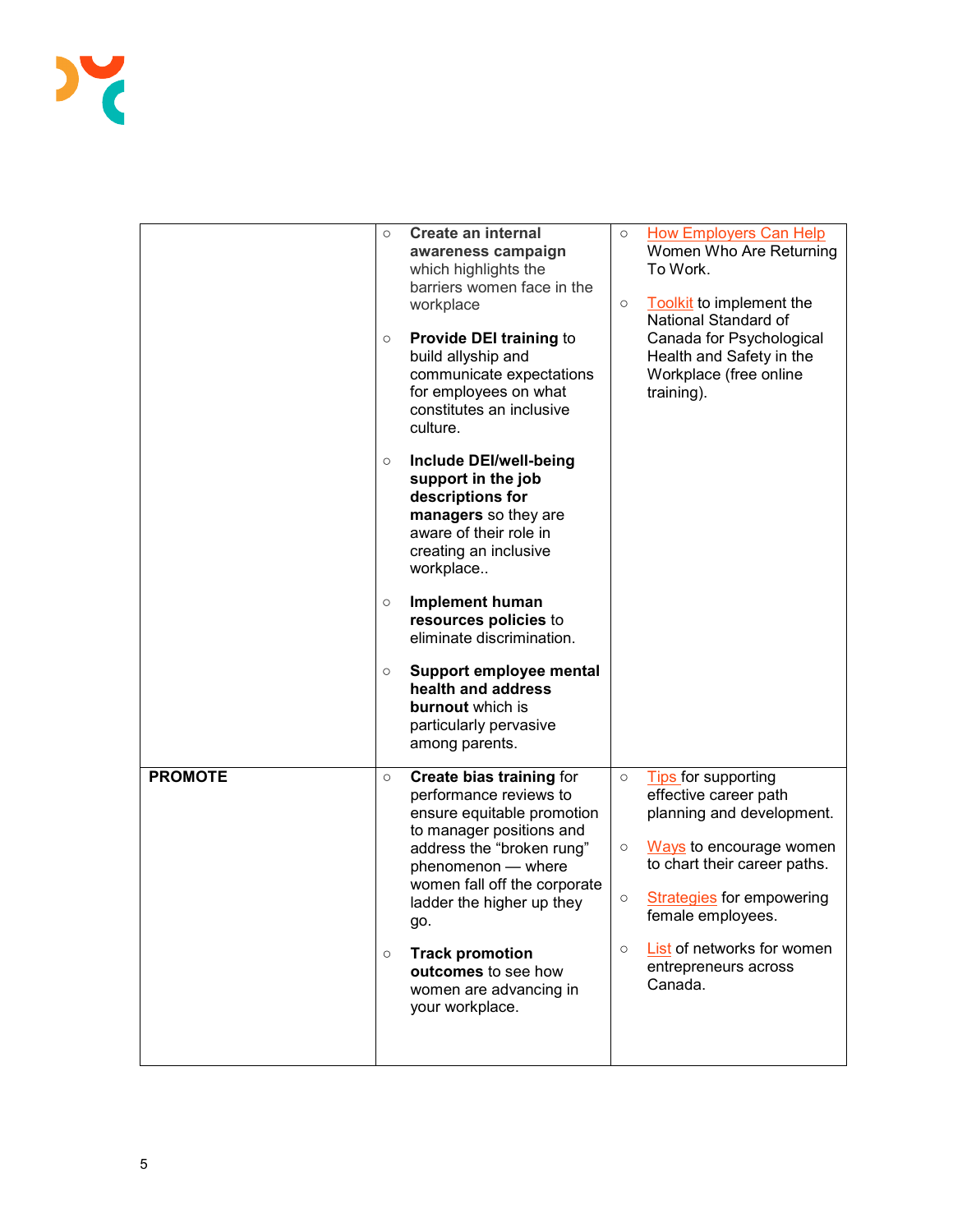

| $\circ$<br>O | <b>Hold senior leaders</b><br>accountable and provide<br>financial incentives for<br>progress on diversity goals<br><b>Recognize and reward</b><br>women leaders for their<br>achievements, particularly<br>around DEI that drives<br>better outcomes for their<br>organizations. | $\circ$<br>$\circ$ | Leverage organizations like<br>WBE Canada, which<br>bridges public and<br>corporate procurement and<br>Canadian women business<br>enterprises.<br>Improve access to<br>mentorships and<br>sponsorships. |
|--------------|-----------------------------------------------------------------------------------------------------------------------------------------------------------------------------------------------------------------------------------------------------------------------------------|--------------------|---------------------------------------------------------------------------------------------------------------------------------------------------------------------------------------------------------|
| $\circ$      | <b>Provide networking</b><br>opportunities for women<br>to connect with senior<br>leaders and other women<br>who can become their<br>champions.                                                                                                                                   | $\circ$            | Provide regular,<br>constructive and actionable<br>feedback.                                                                                                                                            |
| $\circ$      | <b>Provide mentorship</b><br>opportunities to help<br>connect women with other<br>successful women to build<br>confidence and leadership<br>skills.                                                                                                                               |                    |                                                                                                                                                                                                         |
| $\circ$      | Ensure women have<br>sponsors who can<br>advocate for their<br>accomplishments and<br>potential, connect them to<br>others in their network, and<br>recommend them for bigger<br>roles.                                                                                           |                    |                                                                                                                                                                                                         |
| $\circ$      | <b>Improve</b><br>procurement/supplier<br>diversity to better level the<br>playing field for women<br>competing for business<br>opportunities with male-run<br>companies.                                                                                                         |                    |                                                                                                                                                                                                         |
|              |                                                                                                                                                                                                                                                                                   |                    |                                                                                                                                                                                                         |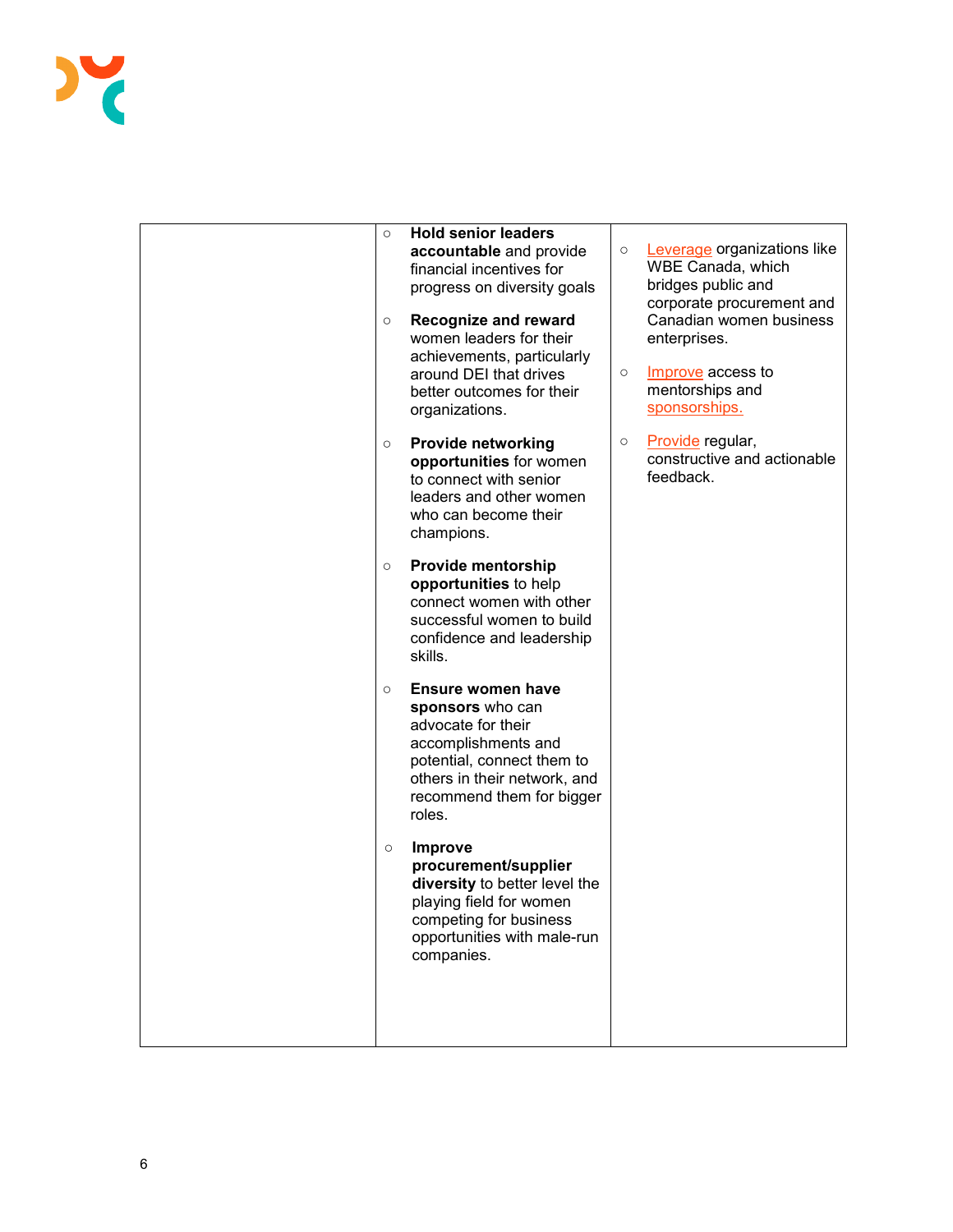| <b>GET ON BOARDS</b> | $\circ$ | <b>Improve board diversity</b><br>by recruiting and attracting<br>more women to board<br>positions.                                       | $\circ$<br>$\circ$ | <b>Playbook</b> for getting<br>women on boards.<br><b>Guide: Stacking Your</b><br>Board for Diversity.                                                      |
|----------------------|---------|-------------------------------------------------------------------------------------------------------------------------------------------|--------------------|-------------------------------------------------------------------------------------------------------------------------------------------------------------|
|                      | $\circ$ | <b>Address key barriers that</b><br>even highly qualified<br>women face when it comes<br>to being candidates for<br>board positions.      | $\circ$            | <b>Strategies</b> to get more<br>women of colour on<br>boards.                                                                                              |
|                      | $\circ$ | Ensure board skill and<br>experience requirements<br>are aligned to corporate<br>governance realities of the<br>current economic climate. | $\circ$<br>$\circ$ | Tools to help women with<br>career planning and getting<br>board ready.<br>Actions organizations and<br>leaders can take for a more<br>inclusive workplace. |
|                      | $\circ$ | Put in place board<br>readiness training and<br>mentoring programs for<br>women to widen the<br>pipeline.                                 |                    |                                                                                                                                                             |

## **Additional resources**

**Recruiting, retaining and promoting women** 

- Government of Canada: Women and the workplace How employers can advance equality and diversity – [Report from the Symposium on Women and the Workplace](https://www.canada.ca/en/employment-social-development/corporate/reports/women-symposium.html)
- McKinsey & Co., in partnership with LeanIn.org: [Women in the Workplace report](https://www.mckinsey.com/featured-insights/diversity-and-inclusion/women-in-the-workplace)
- Careers in Construction: Organizations that help women to get started in the construction [trades](https://www.careersinconstruction.ca/en/why-construction/opportunities-women/organizations-help-women-get-started-construction-trades)
- Catalyst: [10 Big Issues Women Face at Work and What Leaders Can Do to Help](https://www.catalyst.org/2017/01/19/10-big-issues-women-face-at-work-and-what-leaders-can-do-to-help/)

#### **Getting more women into executive positions and boards**

- Women In Capital Markets: Resource for board chairs, senior leaders and recruiters to [identify and locate qualified women for board positions in finance.](https://wcm.ca/women-in-leadership/boards)
- Harvard Business Review: [Women Rising: The Unseen Barriers](https://hbr.org/2013/09/women-rising-the-unseen-barriers)
- 30% Club and Catalyst: [Women in Leadership at S&P/TSX Companies](https://30percentclub.org/assets/uploads/Canada/PDFs/Catalyst_Women_in_Leadership_TSXCompanies_Report_Mar_2020.pdf)
- o Institute for Corporate Directors: [Board Diversity Policy template](https://www.icd.ca/Board-Resources/Tools/Board-Diversity-Policy)